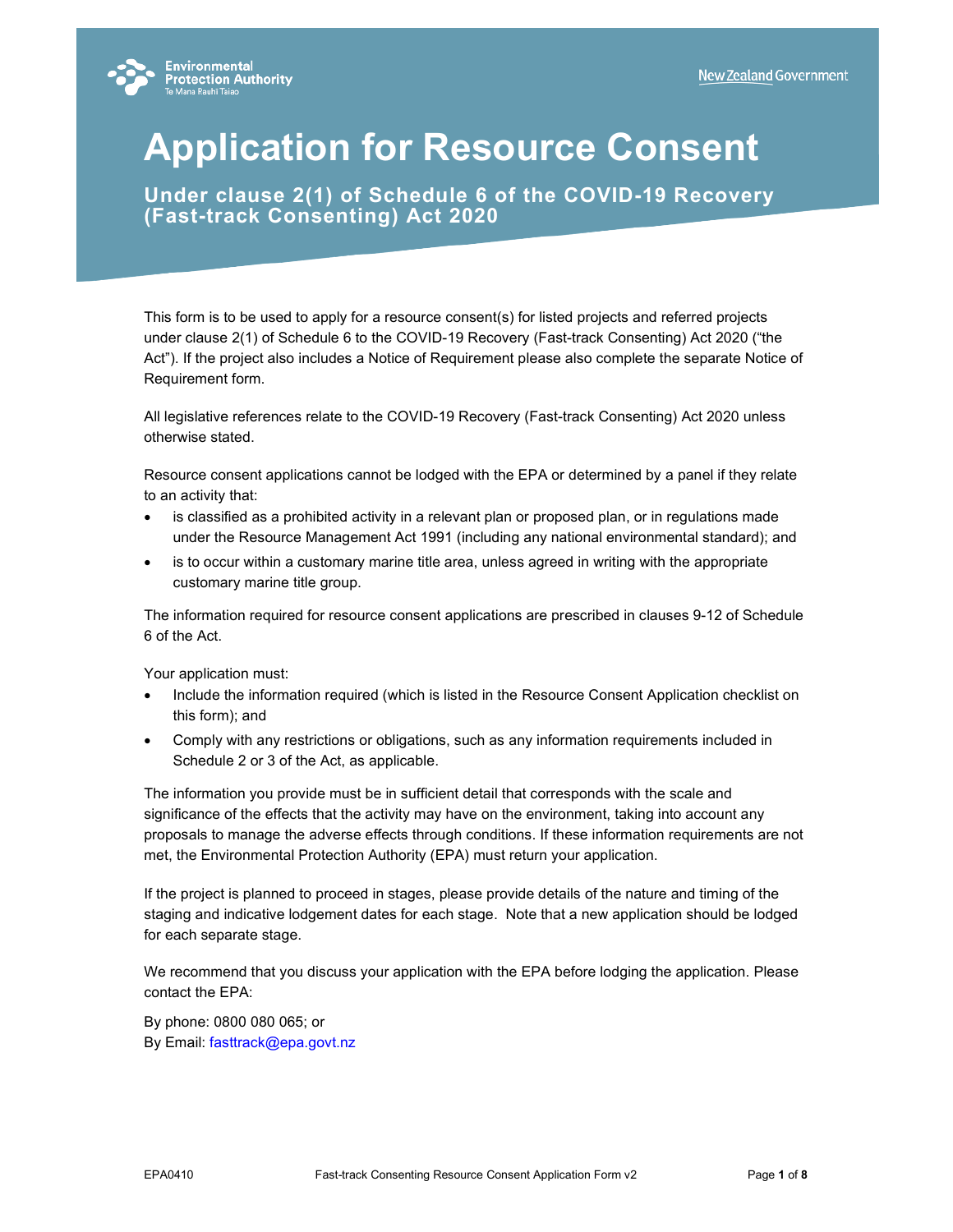Applications must be submitted to the EPA by email fasttrack@epa.govt.nz and in hard copy (six hard copies required). Hard copies are to be sent to the Environmental Protection Authority, Level 10, 215 Lambton Quay, Wellington.

Please also provide one copy of a redacted version (clearly labelled) that does not disclose personal contact details for you (the applicant) and any other individual, including persons identified as owners or occupiers of land or affected persons.

If your application includes or is for a coastal permit to undertake an aquaculture activity, an additional copy of the application documents must be included for the EPA to provide to the Director-General of the Ministry for Primary Industries.

All documents lodged with this application, must be indexed.

Electronic documents shall be separated into smaller files less than 30MB.

Your personal and company information will be held by the EPA and used in relation to this application. You have the right to access and correct personal information held by the EPA.

If your application is accepted as complying with the requirements of clause 3 of Schedule 6 of the Act, it will be provided to specified parties invited to comment by the expert consenting panel. Any personal contact details (phone number, address and email) including any owners and occupiers listed in application documents, will not be made publicly available.

Your full application (including business contact details) will be publicly available on our website.

All information held by the EPA is subject to the Official Information Act 1982.

We will recover from you the actual and reasonable costs incurred in respect of this application. We may suspend processing your application for non-payment of costs. A copy of the EPA Cost Recovery Policy is available on the EPA website: https://www.epa.govt.nz/fast-track-consenting/making-anapplication/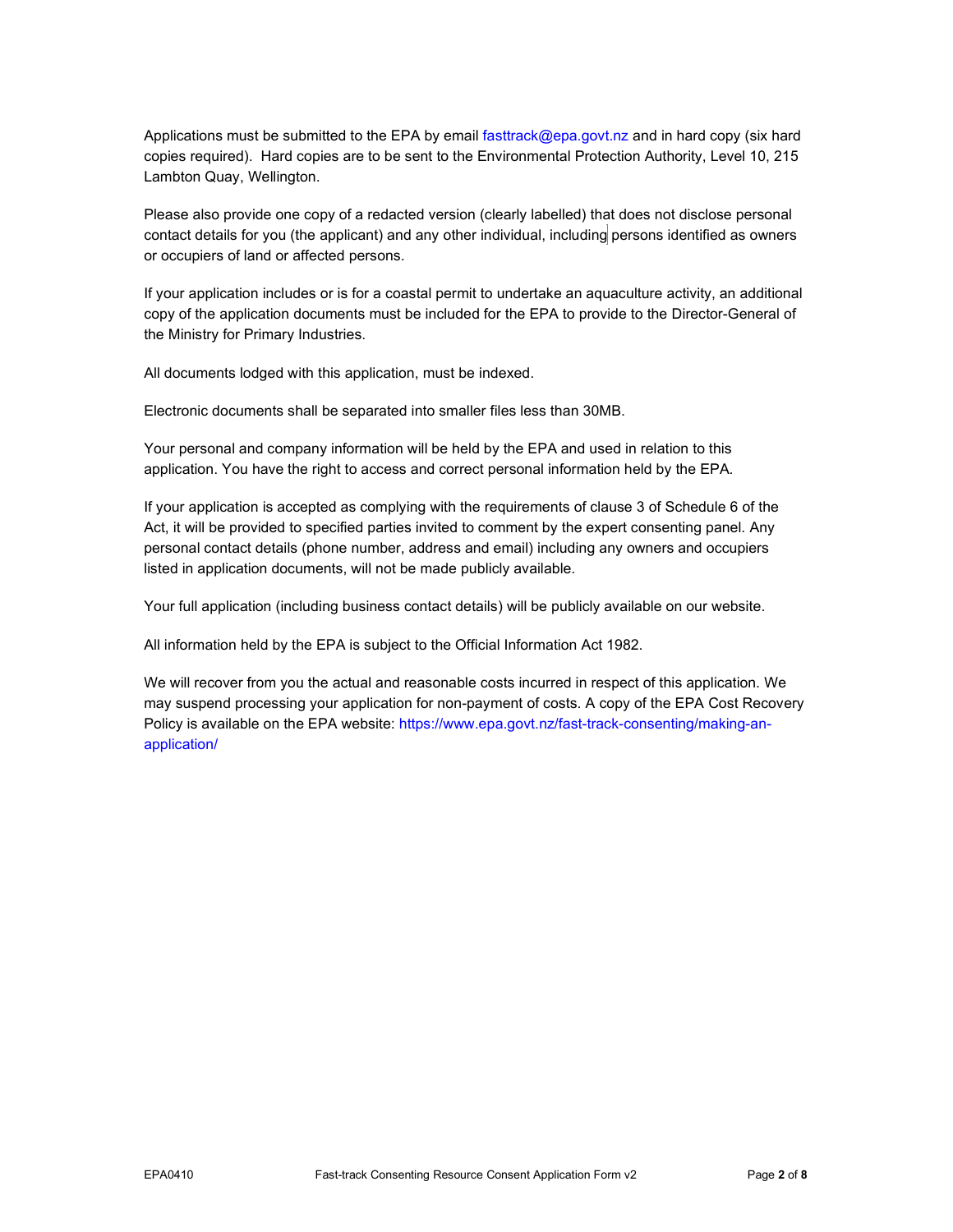#### **Part 1: Applicant details**

| Project Name and identifier (as named in Schedule 2 or referral order): Molesworth Street Office<br><b>Development</b> |                              |  |
|------------------------------------------------------------------------------------------------------------------------|------------------------------|--|
| Person or entity authorised to undertake project (as named in Schedule 2 or referral order): Prime Property<br>Group   |                              |  |
| Key contact name: Eyal Aharoni                                                                                         |                              |  |
| Phone:021455033                                                                                                        | Email: e@primeproperty.co.nz |  |
| Email address for service $e@$ prime property.co.nz                                                                    |                              |  |
| Postal Address (if preferred method of service) Via Email                                                              |                              |  |

#### **Consultant details**

| Company: Spencer Holmes Ltd                                |                               |  |
|------------------------------------------------------------|-------------------------------|--|
| Full name of consultant: Ian Leary                         |                               |  |
| Phone:021 517953                                           | Email:itl@spencerholmes.co.nz |  |
| Email address for service: it @ spencerholmes.co.nz        |                               |  |
| Postal Address (if preferred method of service): Via Email |                               |  |
|                                                            |                               |  |

If you are making this application on behalf of the applicant please attach evidence that you are authorised to make this application.

Please direct all correspondence from the EPA to:

- ☐ Applicant
- ☒ Consultant

#### **Part 2: Type of application for resource consent**

This application is for the following type(s) of resource consent (please tick all that apply):

| ⊠ |  | land-use consent |
|---|--|------------------|
|---|--|------------------|

- $\Box$  subdivision consent
- $\begin{array}{ccc} \boxed{\square} & & \text{water permit} \ \boxed{\square} & & \text{discharge pe} \ \boxed{\square} & & \text{coastal perm} \end{array}$ 
	- discharge permit
	- coastal permit:
		- $\Box$  for reclamation
		- $\Box$  aquaculture activities
		- ☐ other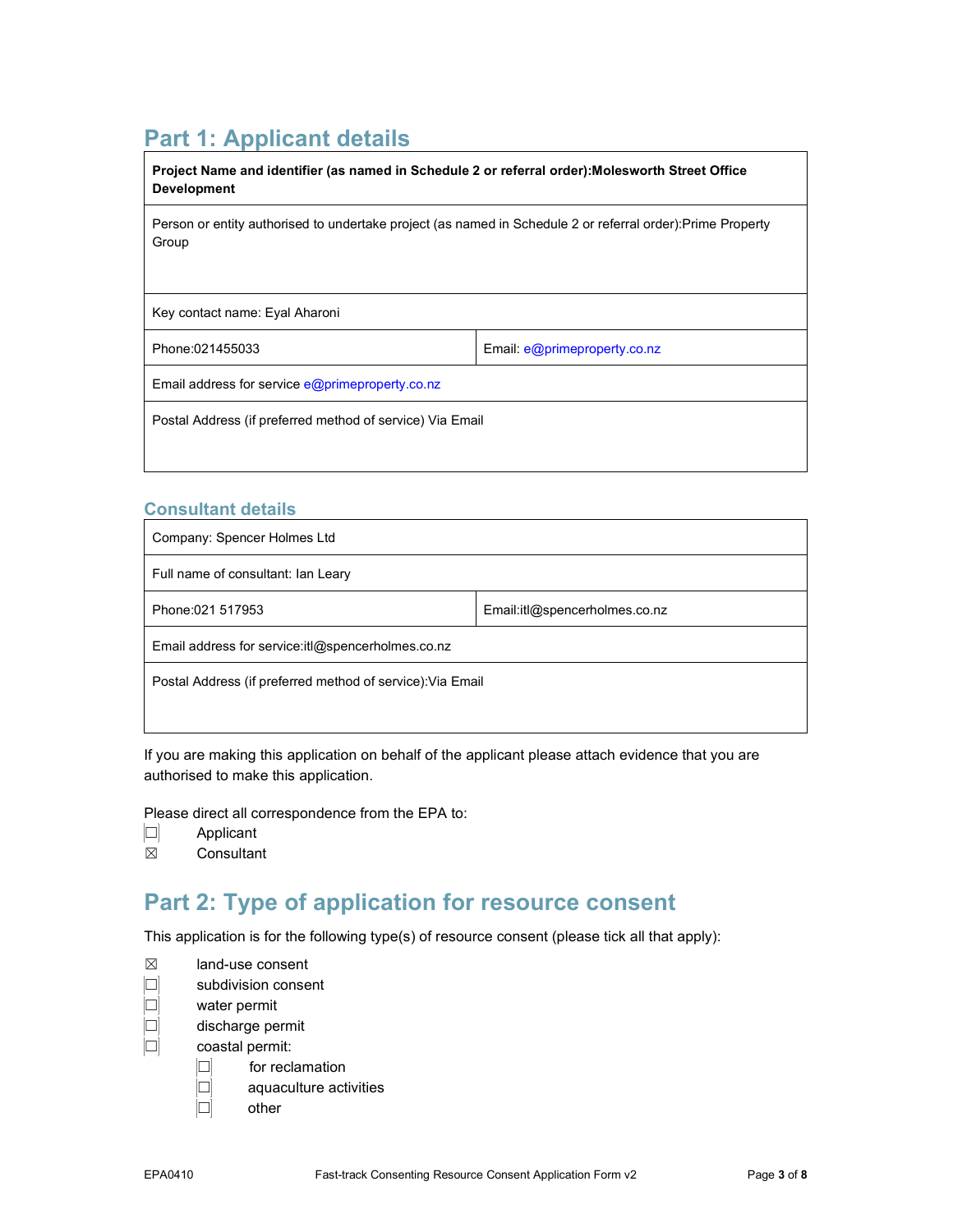### **Part 3: Brief description of the application**

Please provide a brief description of the application and the consents sought:

Attach additional pages if required

The construction of a 12 storey office building with 1 below ground level parking, loading facilities on the ground floor, together with retail outlets at ground. The building is designed to achieve 5 Green Star and NabersNZ 5 Star. The building is to be base isolated. Additional works include earthworks

#### **Part 4: Schedule of application documents**

List all documents submitted with the application

| <b>Attachment</b><br>number | Document name and date            | <b>Author</b>            | <b>Document</b><br>versions |
|-----------------------------|-----------------------------------|--------------------------|-----------------------------|
| 01                          | Copy of Schedule 5 Notice         | <b>EPA</b>               |                             |
| 02                          | Computer Freehold Register        | <b>LINZ</b>              |                             |
| 03                          | <b>Architectural Plans</b>        | <b>Jasmax Architects</b> | B/C                         |
| 04                          | Design Statement                  | Jasmax Architects        | D                           |
| 05                          | Heritage Assessment               | lan Bowman               | ٠                           |
| 06                          | Wind Tunnel Study                 | <b>WPS</b>               |                             |
| 07                          | <b>Transport Assessment</b>       | <b>Traffic Concepts</b>  |                             |
| 08                          | Preliminary Site Investigation    | <b>PDP</b>               |                             |
| 09                          | <b>Cultural Impact Assessment</b> | <b>Morris Love</b>       |                             |
| 10                          | Earthworks Management Plan        | Keyway Construction      |                             |
| 11                          | <b>Economic Benefits Report</b>   | Keyway Construction      |                             |

Attach additional pages if required – See second page of document to see all attachments

#### **Part 5: Description of inquiries made to identify occupiers**

**Please explain what reasonable inquiries were made to identify the occupiers of the land on which the project is to be undertaken and the land adjacent to that land.** 

Attach additional pages if required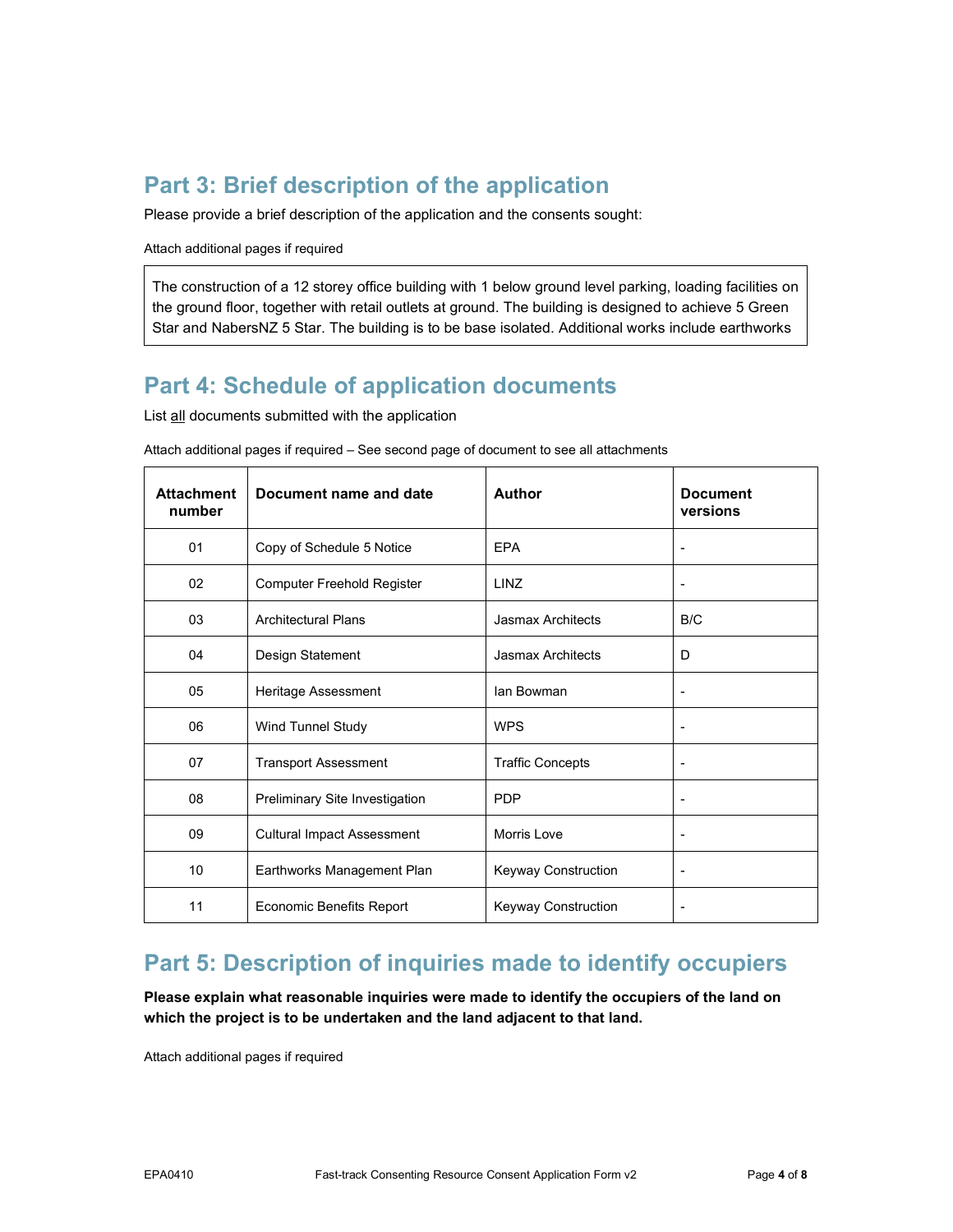The names and mailing addresses of all owners and occupiers of land adjacent the site have been provided and included in the attached assessment.

#### **Part 6: Is this application part of a project planned to proceed in stages?**

 $\Box$  Yes (see below)

☒ No

**If the project is planned to proceed in stages, please provide details of the nature and timing of the staging and indicative lodgement dates for each stage. Note that a new application should be lodged for each separate stage.** 

Attach additional pages if required

N/A

#### **Part 7: Signature**

I hereby certify that, to the best of my knowledge and belief, the information given in this application is true and correct, and that I am authorised to make this application.

I understand that the EPA can recover actual and reasonable costs incurred in relation to this application.

27 May 2021

Signature of applicant (or person authorised to make application) Date

**Note: The information checklist on the following page must be completed prior to lodging this application. The checklist is designed to assist you in providing all the relevant information. If an application does not comply with all requirements then the EPA must return it to the person who lodged it.**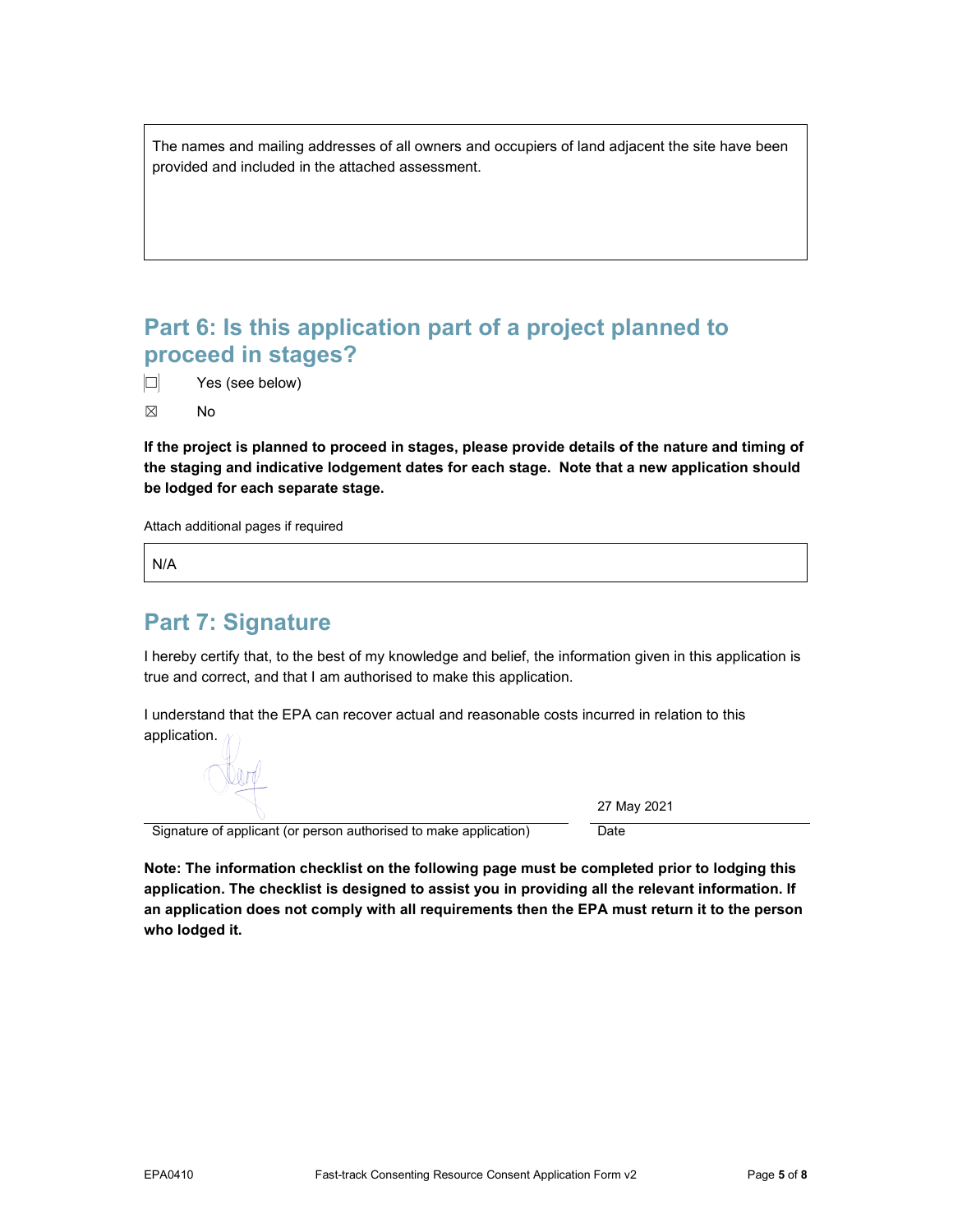## **Resource Consent Application Checklist**

| In accordance with clauses 9-12 of Schedule 6 of the COVID-19<br>Recovery (Fast-track Consenting) Act 2020 the following information<br>must be provided for resource consents for listed or referred projects:                                                                                                                                                                                                                                                                                                                                                                                                                                                                                                                                                                                                                                                                 | <b>Application</b><br><b>Reference</b><br>(Section and |     |
|---------------------------------------------------------------------------------------------------------------------------------------------------------------------------------------------------------------------------------------------------------------------------------------------------------------------------------------------------------------------------------------------------------------------------------------------------------------------------------------------------------------------------------------------------------------------------------------------------------------------------------------------------------------------------------------------------------------------------------------------------------------------------------------------------------------------------------------------------------------------------------|--------------------------------------------------------|-----|
| (all clauses in this checklist are from Schedule 6 of the Act)                                                                                                                                                                                                                                                                                                                                                                                                                                                                                                                                                                                                                                                                                                                                                                                                                  | page)                                                  |     |
| A description of the proposed activity (clause 9(1)(a))                                                                                                                                                                                                                                                                                                                                                                                                                                                                                                                                                                                                                                                                                                                                                                                                                         | Page 5                                                 | Y   |
| A description and map of the site at which the activity is to occur (clause $9(1)(b)$ )                                                                                                                                                                                                                                                                                                                                                                                                                                                                                                                                                                                                                                                                                                                                                                                         | Figure 4, page<br>10                                   | Y   |
| Confirmation that the consent application complies with clause $3(1)$ (clause $9(1)(c)$ )                                                                                                                                                                                                                                                                                                                                                                                                                                                                                                                                                                                                                                                                                                                                                                                       | Page 12                                                | Y   |
| The full name and address of each owner of the site and of land adjacent to the site,<br>and each occupier of the site and of land adjacent to the site who, after reasonable<br>inquiry, is able to be identified (clause 9(1)(d))                                                                                                                                                                                                                                                                                                                                                                                                                                                                                                                                                                                                                                             | Page 12                                                | Y   |
| A description of any other activities that are part of the proposal to which the<br>application relates (clause 9(1)(e))                                                                                                                                                                                                                                                                                                                                                                                                                                                                                                                                                                                                                                                                                                                                                        | N/A                                                    | N/A |
| A description of any other resource consents, notices of requirement for designations,<br>or alterations to designations required for the proposal to which the application relates<br>clause 9(1)(f))                                                                                                                                                                                                                                                                                                                                                                                                                                                                                                                                                                                                                                                                          | N/A                                                    | N/A |
| An assessment of the activity against<br>Part 2 of the Resource Management Act 1991; and<br>(i)<br>the purpose of the Act; and<br>(ii)<br>(iii) the matters set out in section 19 of the Act<br>clause 9(1)(g))                                                                                                                                                                                                                                                                                                                                                                                                                                                                                                                                                                                                                                                                 | Page 14                                                | Y   |
| An assessment of the activity against any relevant provisions in any of the following<br>documents:<br>a national environmental standard:<br>(i)<br>other regulations made under the Resource Management Act 1991:<br>(ii)<br>(iii) a national policy statement:<br>(iv) a New Zealand coastal policy statement:<br>(v) a regional policy statement or proposed regional policy statement:<br>(vi) a plan or proposed plan;<br>(vii) a planning document recognised by a relevant iwi authority and lodged with a<br>local authority<br>Including an assessment of the activity against:<br>Any relevant objective, policy, or rules in any of the documents listed above.<br>٠<br>Any requirement, condition, or permission in any of the documents listed above<br>٠<br>Any other requirements in any of those documents<br>(clause $9(1)(h)$ ) and clause $9(2)$ and $(3)$ ) | Page 16                                                | Y   |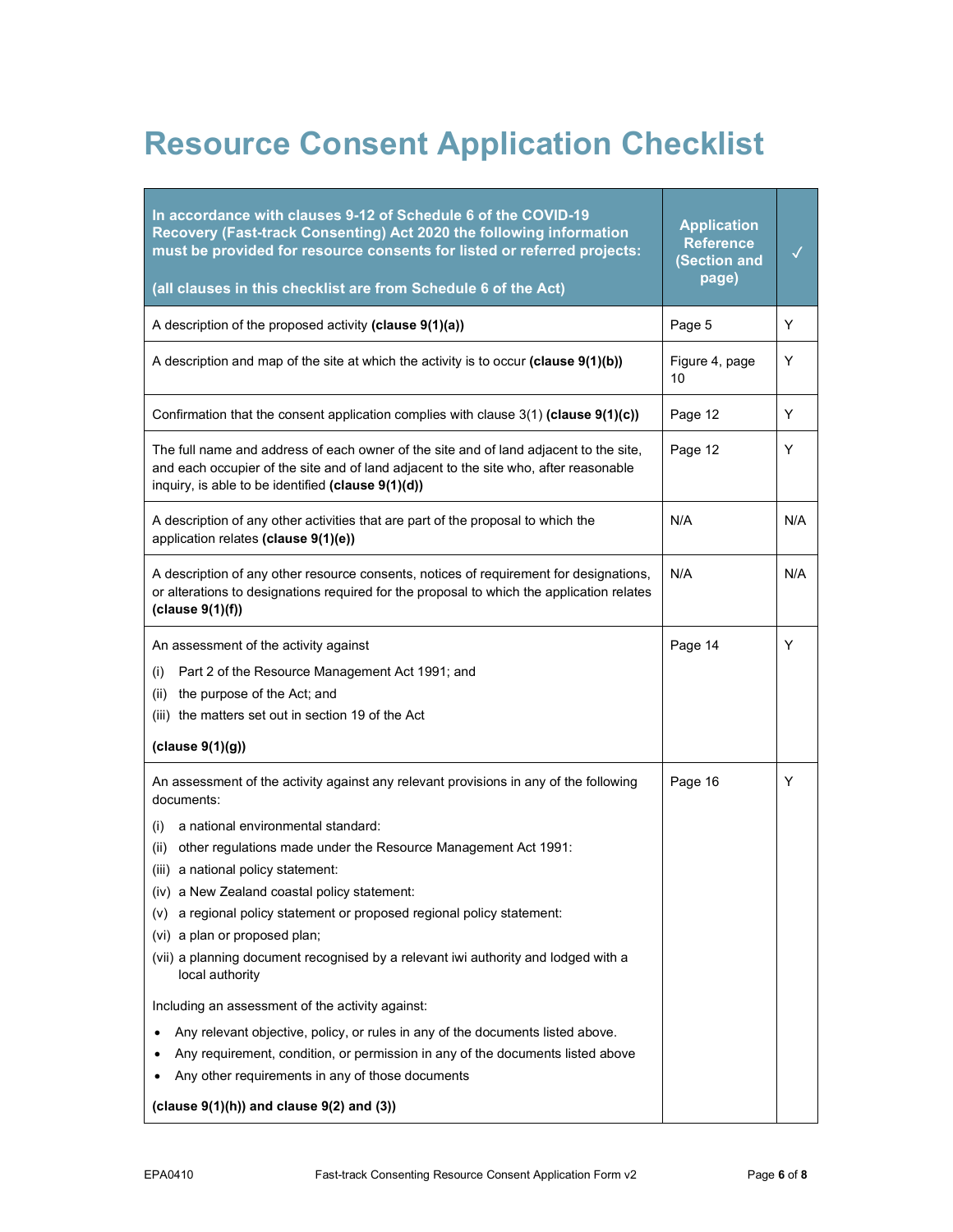| In accordance with clauses 9-12 of Schedule 6 of the COVID-19<br>Recovery (Fast-track Consenting) Act 2020 the following information<br>must be provided for resource consents for listed or referred projects:<br>(all clauses in this checklist are from Schedule 6 of the Act)                                                                                                                                                                                                                                                                                                                   | <b>Application</b><br><b>Reference</b><br>(Section and<br>page) |     |
|-----------------------------------------------------------------------------------------------------------------------------------------------------------------------------------------------------------------------------------------------------------------------------------------------------------------------------------------------------------------------------------------------------------------------------------------------------------------------------------------------------------------------------------------------------------------------------------------------------|-----------------------------------------------------------------|-----|
| Information about any Treaty settlements, that apply in the project area, including the<br>identification of the relevant provisions in those Treaty settlements, and a summary of<br>any redress provided by those settlements that affects natural and physical resources<br>relevant to the project or project area (clause 9(1)(i))                                                                                                                                                                                                                                                             | N/A                                                             | N/A |
| The conditions proposed for the consent. (clause 9(1)(j))                                                                                                                                                                                                                                                                                                                                                                                                                                                                                                                                           | Page 17                                                         | Y   |
| An assessment of the activity's effects on the environment, which must:<br>Include the information required by clause 10 of Schedule 6; and<br>Cover the matters specified in clause 11 of Schedule 6.<br>(clauses 9(4) 10 and 11)                                                                                                                                                                                                                                                                                                                                                                  | Page 33                                                         | Y   |
| A cultural impact assessment:<br>Prepared by or on behalf of the relevant iwi authority or authorities; or<br>If one is not provided, a statement of the reasons given by the iwi authority for not<br>providing it<br>(clause 9(5))                                                                                                                                                                                                                                                                                                                                                                | Attachment 9                                                    | Y   |
| If a permitted activity is part of the proposal to which the consent application relates,<br>include a description that demonstrates that the activity complies with the<br>requirements, conditions, and permissions for the permitted activity. (clause 9(6)(a))                                                                                                                                                                                                                                                                                                                                  | N/A                                                             | N/A |
| If the activity is to occur in an area that is within the scope of a planning document<br>prepared by a customary marine title group under section 85 of the Marine and<br>Coastal Area (Takutai Moana) Act 2011, include an assessment of the activity against<br>any resource management matters set out in the planning document. (clause 9(6)(b))                                                                                                                                                                                                                                               | N/A                                                             | N/A |
| In the case of a referred project, all additional information required by the referral<br>order (clause 9(6)(c))                                                                                                                                                                                                                                                                                                                                                                                                                                                                                    | Attachment 1                                                    | Y   |
| <b>Subdivisions or Reclamation</b>                                                                                                                                                                                                                                                                                                                                                                                                                                                                                                                                                                  |                                                                 |     |
| If the application is for subdivision, in addition to the information required under clause<br>9, an application for a subdivision in a project area must include information that<br>adequately defines:                                                                                                                                                                                                                                                                                                                                                                                           | N/A                                                             | N/A |
| The position of all new boundaries;<br>$\bullet$<br>The areas of all new allotments, unless the subdivision involves a cross lease,<br>company lease or unit plan;<br>The locations and areas of new reserves to be created, including any esplanade<br>$\bullet$<br>reserves and esplanade strips<br>The locations and areas of existing esplanade reserves, esplanade strips and<br>$\bullet$<br>access strips<br>The location and areas of any part of the bed of a river or lake to be vested in a<br>$\bullet$<br>territorial authority under section 237A of the Resource Management Act 1991 |                                                                 |     |